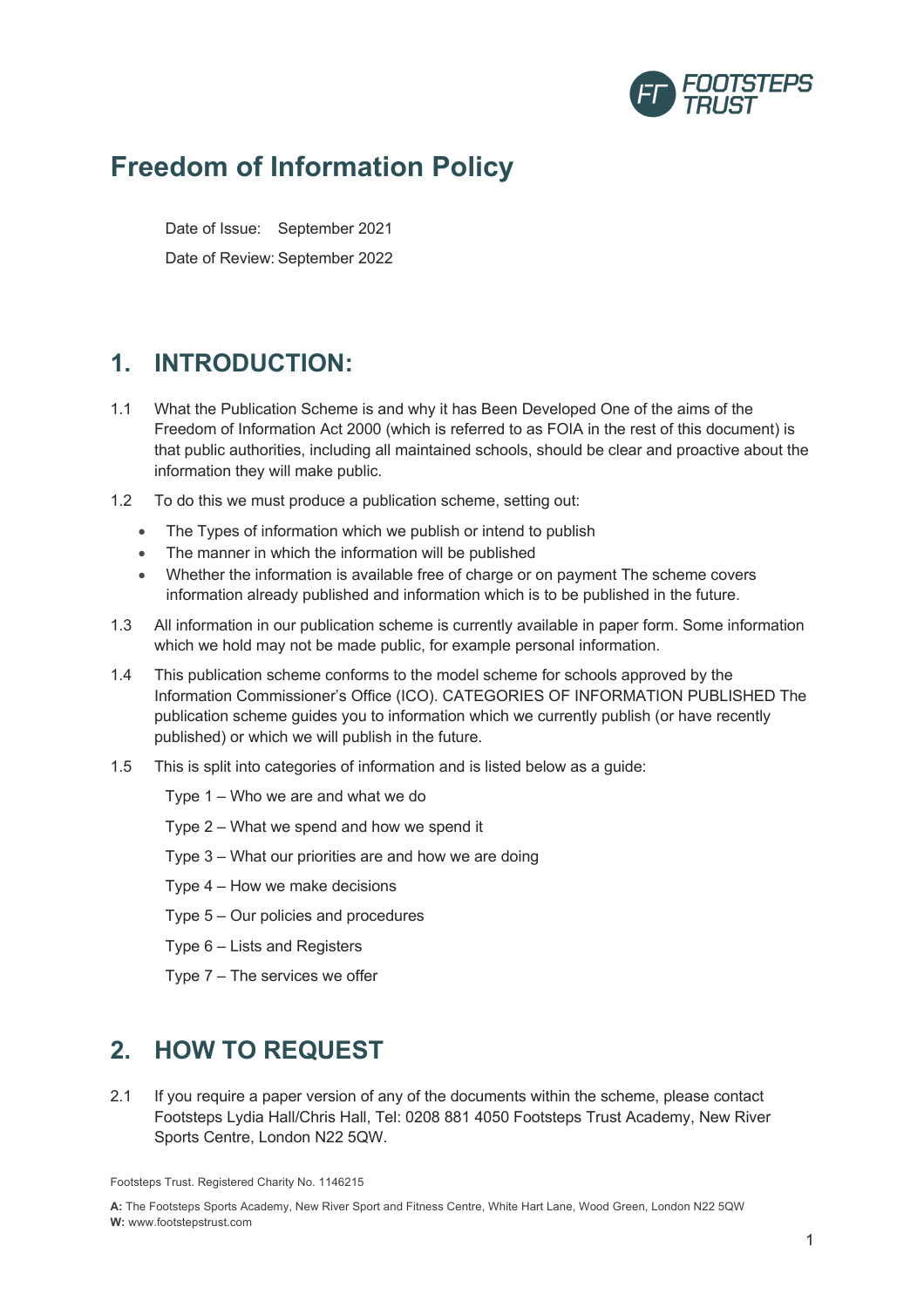2.2 If the information you're looking for isn't available via the scheme you can still contact Footsteps to ask if we have it.

#### **3. PAYING FOR INFORMATION**

3.1 Information published on our website is free, although you may incur costs from your data service provider. Single copies of information covered by this publication are provided free unless your request means that we have to do a lot of photocopying or printing, or pay a large postage charge, or is for a priced item such as some printed publications or videos or is for multiple copies.

#### **4. TIME LIMITS**

4.1 Compliance with a request must be prompt and within the time limit of 20 working days (excluding school holidays). Failure to comply could result in a complaint by the requester to the Information Commissioner. The response time starts from the time the request is received. Where Footsteps has asked the enquirer for more information to enable it to answer, the 20 working days start time begins when this further information has been received. If some information is exempt this will be detailed in Footsteps' response. If a qualified exemption applies and Footsteps need more time to consider the public interest test, Footsteps will reply in 20 working days stating that an exemption applies but include an estimate of the date by which a decision on the public interest test will be made. This should be within a "reasonable" time. Where Footsteps has notified the enquirer that a charge is to be made, the time period stops until payment is received.

#### **5. EXEMPTIONS**

- 5.1 The presumption of the Freedom of Information Act is that Footsteps will disclose information unless the Act provides a specific reason to withhold it. The Act recognises the need to preserve confidentiality and protect sensitive material in certain circumstances. Footsteps may refuse all/part of a request, if one of the following applies: -
	- There is an exemption to disclosure within the act;
	- The information sought is not held;
	- The request is considered vexatious or repeated; or
	- The cost of compliance exceeds the threshold.
- 5.2 A series of exemptions are set out in the Act which allow the withholding of information in relation to an enquiry. Some are very specialised in their application (such as national security) and would not usually be relevant to schools.

## **6. VEXATIOUS REQUESTS**

6.1 There is no obligation on Footsteps to comply with vexatious requests. A vexatious request is one which is designed to cause inconvenience, harassment or expense rather than to obtain information, and would require a substantial diversion of resources or would otherwise undermine the work of Footsteps. This however does not provide an excuse for bad records management. In addition, Footsteps do not have to comply with repeated identical or